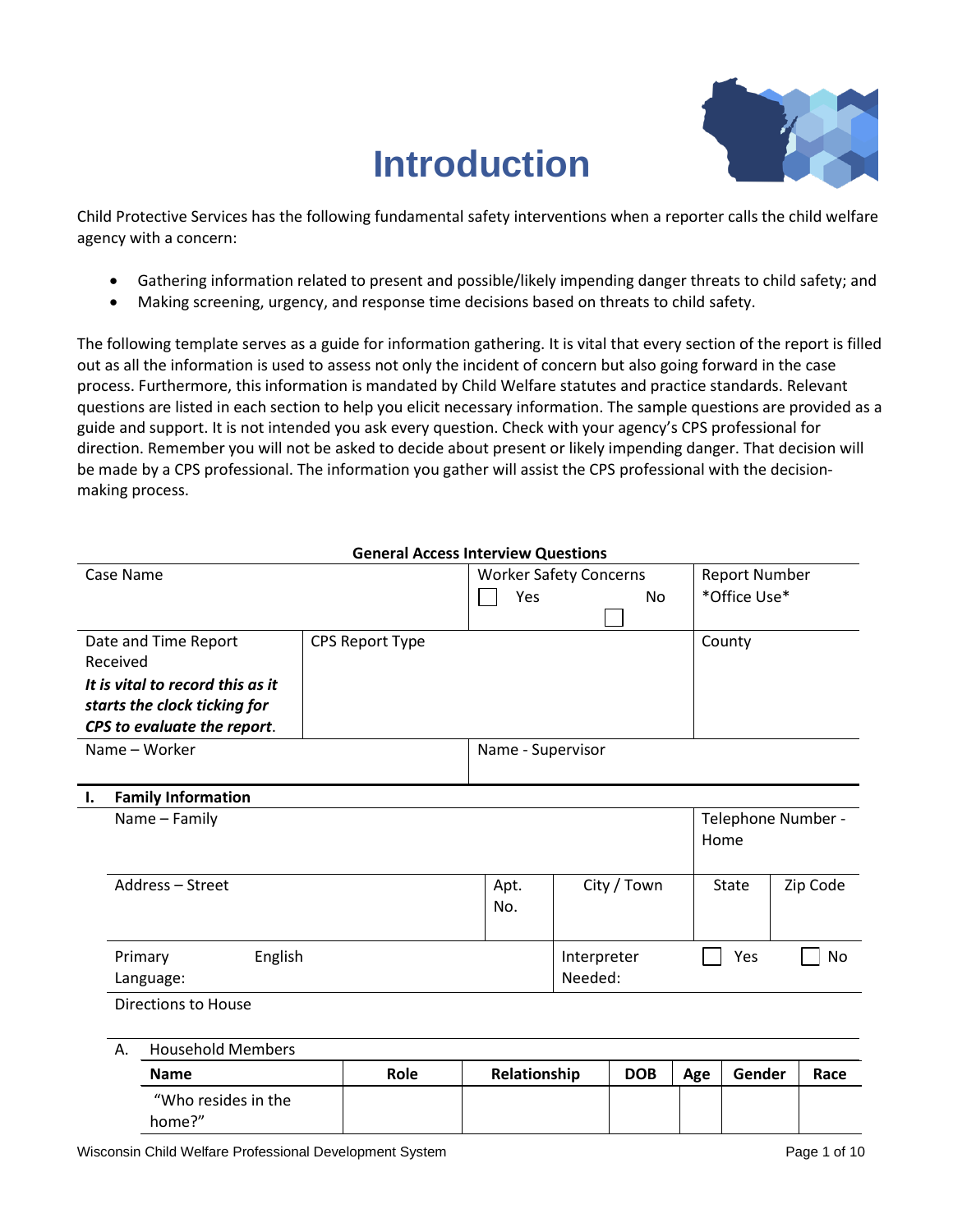| "Any family or friends<br>who temporarily call this<br>residence 'home?'"                            |  |  |  |
|------------------------------------------------------------------------------------------------------|--|--|--|
| For example, a significant<br>other.                                                                 |  |  |  |
| "Any children who call this<br>residence home, even<br>though they might not be<br>there every day?" |  |  |  |
| For example, children who<br>regularly visit the home to<br>see an adult.                            |  |  |  |
| "Does anyone stay in the<br>home or on property,<br>every once and awhile?"                          |  |  |  |
|                                                                                                      |  |  |  |
|                                                                                                      |  |  |  |
|                                                                                                      |  |  |  |
|                                                                                                      |  |  |  |

|     | $AV =$ Alleged Victim       |              | A = Asian or Pacific Islander                  |
|-----|-----------------------------|--------------|------------------------------------------------|
|     | $HM = Household Member$     |              | $B = Black$                                    |
| M   | $NH = Non-Household Member$ | $\mathbf{L}$ | = American Indian / Alaskan Native             |
| PR  | = Parent / Parental Role    |              | $P =$ Native Hawaiian / Other Pacific Islander |
| R   | $=$ Reporter                |              | $U =$ Unable to Determine                      |
| RN. | = Report Name               |              | $W = White$                                    |

Information that the child(ren) may have American Indian heritage, including names of tribe(s) if known.

In compliance with the Wisconsin Indian Child Welfare Act, ask and document:

- "Do you have reason to believe the child or family has American Indian ancestry, or is enrolled with the tribe?"
- "If yes, which tribes and where?"
- If reporter has no information note, "Reporter was asked and indicated they did not know."

**Note:** Tribes must be notified within 24 hours of receiving information, regardless of screening decision. When Menominee tribe is identified they must be sent the CPS report. Check the eWiSACWIS record for child's American Indian heritage and tribe.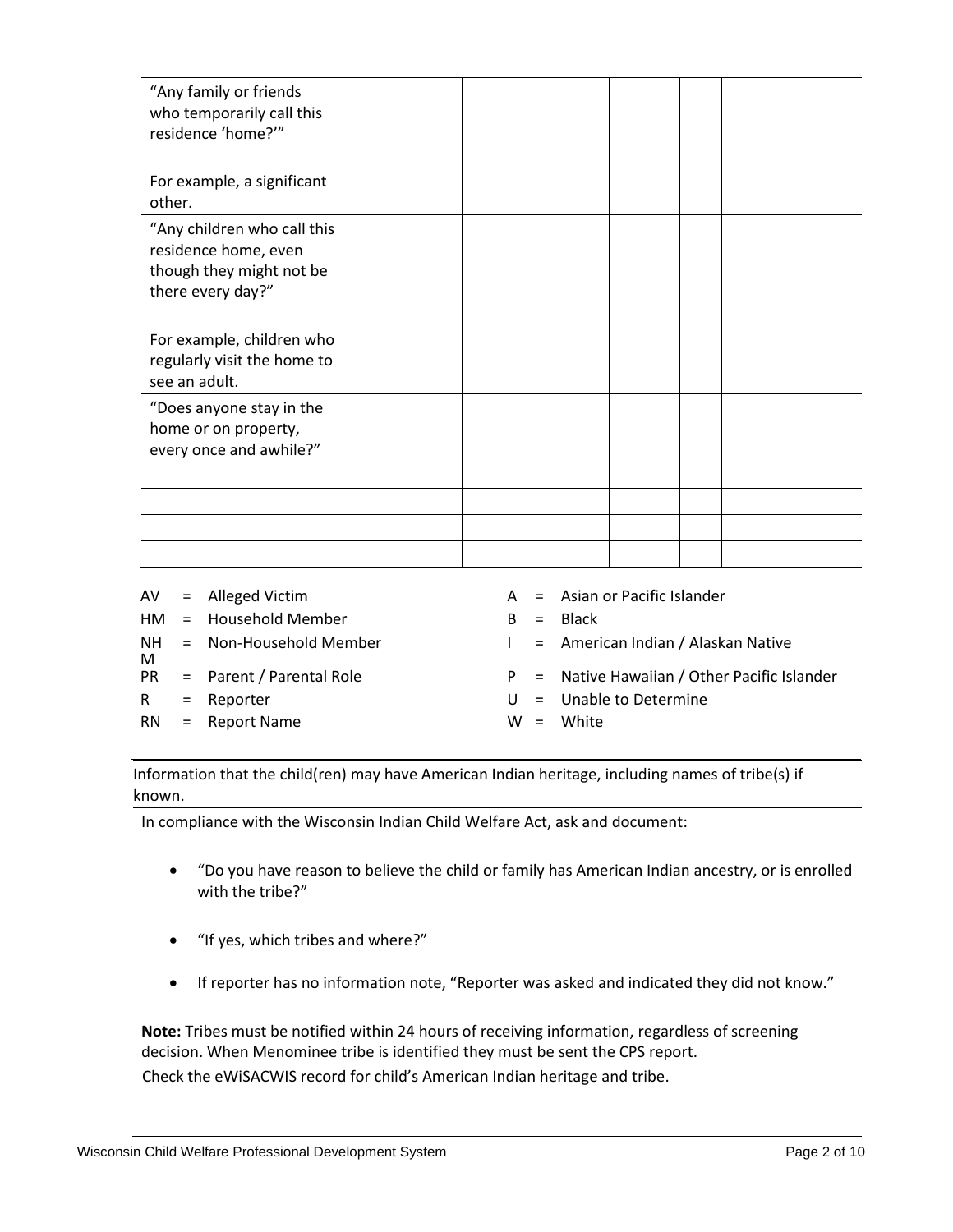- B. Parent(s) Not in Home / Other Non-Household Members **Name Relationship Address Telephone No. DOB Gender Race** "Do any of the children in the household you listed above, have a parent
- C. Alleged Maltreatment

who lives at a different address?"

| <b>Alleged Victim</b> | <b>Relationship to</b><br><b>Victim</b> | A/N Code | <b>Description</b> | <b>Fatality</b> |
|-----------------------|-----------------------------------------|----------|--------------------|-----------------|
| Reporter does not     |                                         |          |                    |                 |
| always know if the    |                                         |          |                    |                 |
| condition they are    |                                         |          |                    |                 |
| reporting             |                                         |          |                    |                 |
| constitutes an        |                                         |          |                    |                 |
| allegation of         |                                         |          |                    |                 |
| maltreatment. Use     |                                         |          |                    |                 |
| your professional     |                                         |          |                    |                 |
| judgement to          |                                         |          |                    |                 |
| analyze what you      |                                         |          |                    |                 |
| learned during        |                                         |          |                    |                 |
| information           |                                         |          |                    |                 |
| gathering to enter    |                                         |          |                    |                 |
| the allegation type.  |                                         |          |                    |                 |
| Be sure to inquire    |                                         |          |                    |                 |
| about all forms of    |                                         |          |                    |                 |
| alleged               |                                         |          |                    |                 |
| maltreatment for      |                                         |          |                    |                 |
| all children in the   |                                         |          |                    |                 |
| home, enter each      |                                         |          |                    |                 |
| applicable type.      |                                         |          |                    |                 |

## D. Location of Incident

| <b>Address – Street</b> | Apt. No. | City / Town             | <b>State</b> | <b>Zip Code</b>     |  |  |
|-------------------------|----------|-------------------------|--------------|---------------------|--|--|
|                         |          |                         |              |                     |  |  |
| Telephone Number - Home |          | Telephone Number - Work |              | Date of Alleged CAN |  |  |
|                         |          |                         |              |                     |  |  |

#### E. Contacts / Others with Information About Family

If this report is advanced for further assessment, the next CPS professional completes a comprehensive assessment to determine if the child is unsafe. For that reason, I want to ask about other people who might have information about the family.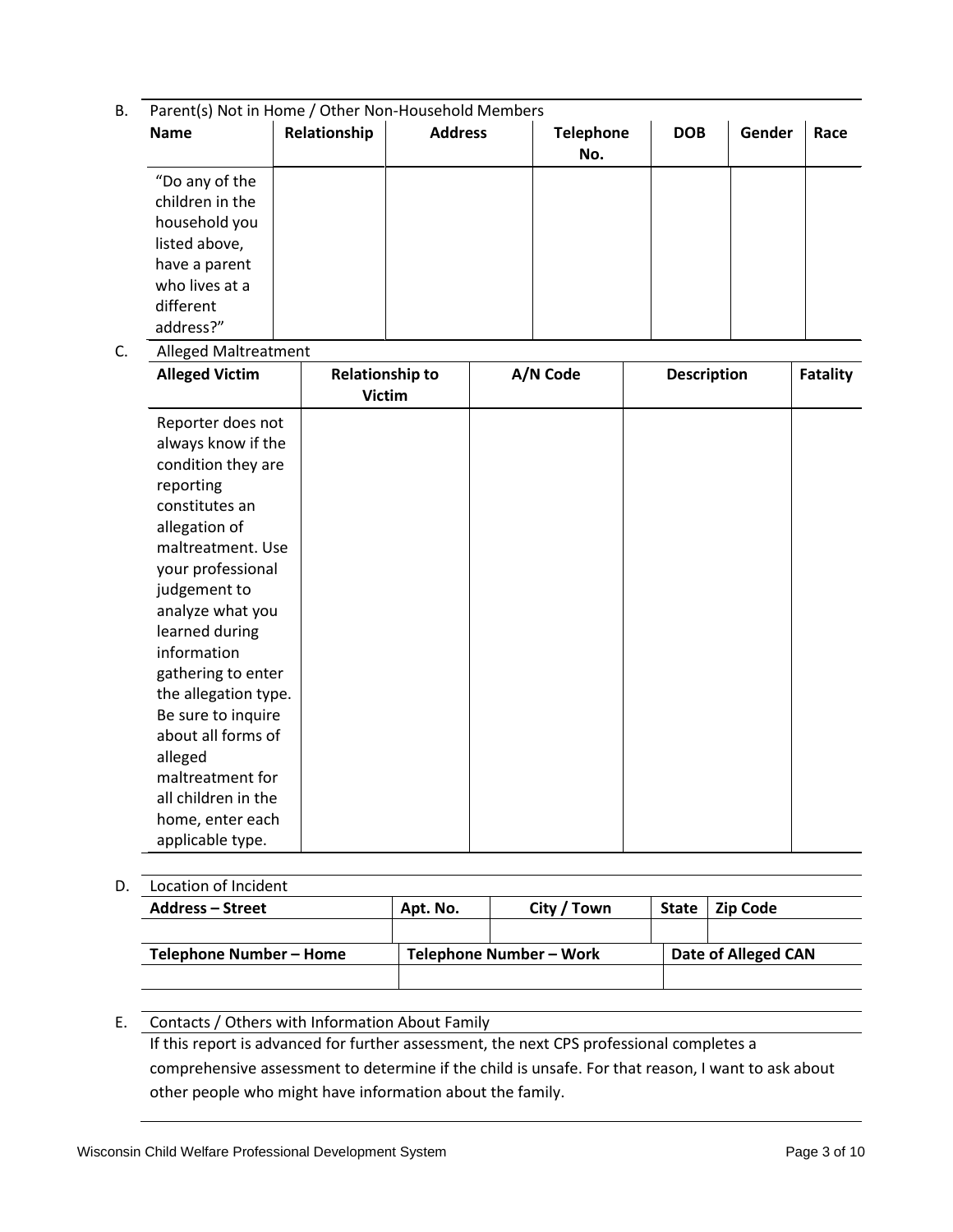- "Who knows the family better than you do?"
- "Which other adults in this child/children's life share your concerns?"
- "Would other people who know the family agree with your perspective?"
- "I'm curious who else might have more information about this family?"

#### **II. Narrative**

**f. Describe alleged maltreatment: current and past; the surrounding circumstances; and the frequency; or intervention or services needed for the child.**

#### Immediate:

- "What do you have concerns about?"
- "What have you observed (or heard) about the alleged maltreatment?" "Can you describe, in detail, the maltreatment (severe, multiple injuries, unexplained injuries, child unsupervised)?"
- "Are there multiple alleged victims in the home?"
- "Where did the alleged maltreatment occur?"
- **Dirty house reports are common but often hard to document ask the reporter**: "When did you last see the home?" "What did you see, smell, feel?"
- **If the report is about physical discipline, ask:** "Under what circumstances is this kind of discipline used?" "Does the parent/caregiver use an object?" "Where on the body do they hit the child?" "Do they use this kind of discipline with all the children in the home or only a couple of them?"
- **Concerns about drug or alcohol use:** "What substance is the adult using?" "How often are they using?" "Do they use at home or somewhere else?" "Where are the children when they are using?" "Do you know how the parent behaves when they are under the influence?" "When the parent is using is there another adult who can shield the child t from the effects of the parent's use?"

### *Surrounding circumstances*

- "What, in your view, are the worst aspects of the behavior you are describing?"
- "What do you think is the cause of the problem?"
- "Does another parent/caregiver in the home know about the maltreatment? How have they responded?"

### *Intervention or services needed*

- "I hear you saying that things are not right with this family. What would have to happen for you to know that the problems had been resolved and you no longer had to worry?"
- "You probably thought long and hard before calling us. In your opinion, what would it take to make a difference for these children?"

## **b. Describe the child(ren)'s injury or conditions as a result of the alleged maltreatment or service needed.**

- "Can you describe the injury in detail including size, location, color?" "Is it a bruise, laceration, scrape, cut, burn?"
- "Has the child received medical treatment?" "Do they need medical attention?"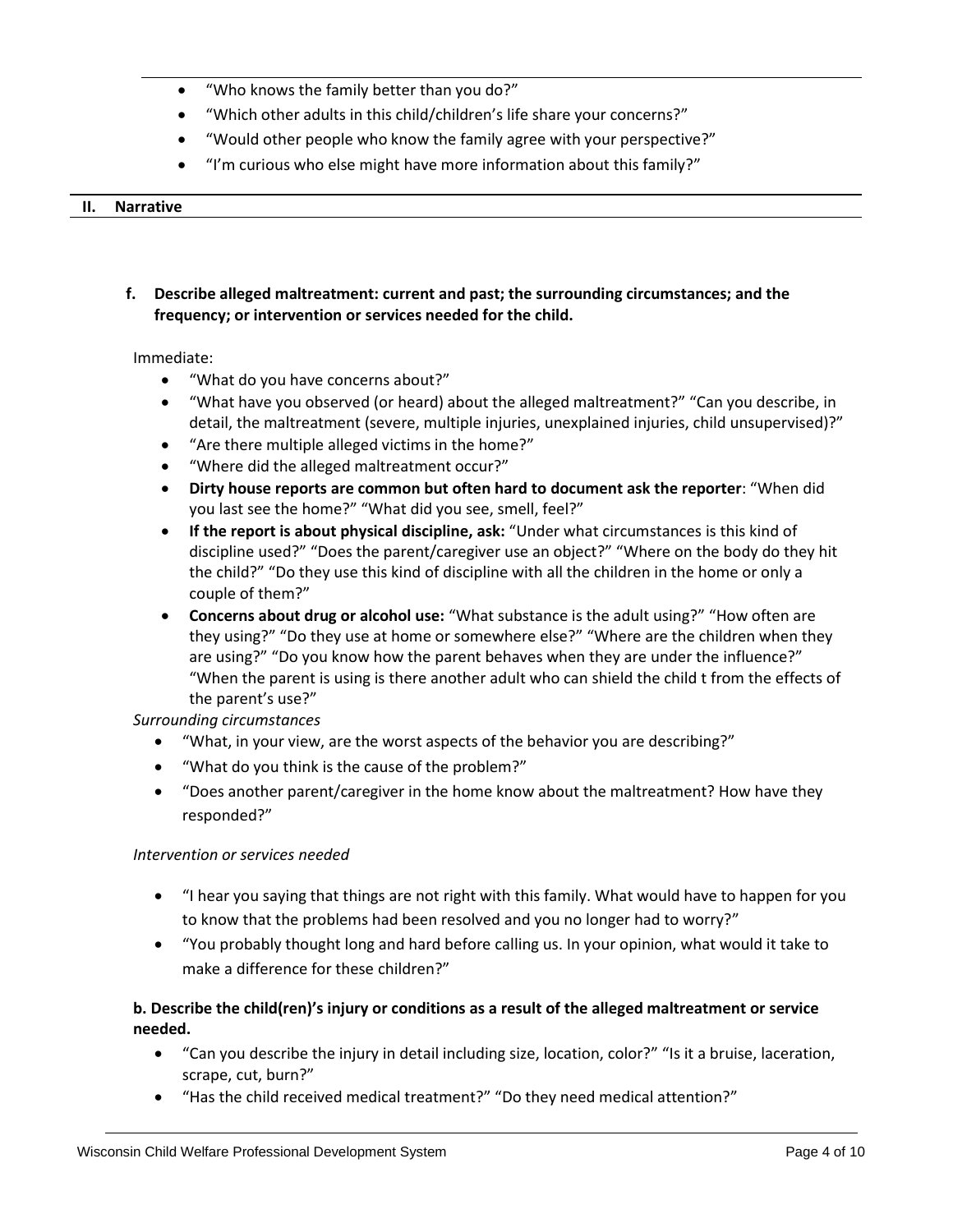**c. Describe the child(ren)'s current location, school / daycare including dismissal time, functioning, including special needs, if any, and highlighting current vulnerability.**

- "Where does the child attend school/daycare?" "Do you know what days/times they are there?"
- "Is the child at grade level?"
- "Do any of the children have special needs or disabilities?" "If yes, can you describe them?" "How do their needs affect their functioning?"
- "Does the child have friends?"
- "What concerns do you have about their development?"
- "What are the visitation schedule details?"
- "You said that the child always seems "miserable" and "withdrawn." Are there any times when you have seen them come out of their shell?" "What are they like then?"
- "If this problem is solved, what difference will it make for the children?" "How will their lives be different?"
- "What do the children say they want to be different?" "Or if they haven't said, what would they say if you asked them?"
- If parents are in separate household get details about visitation schedule and when the child(ren) will see the other parent next.

## **DESCRIBE ANY PRESENT DANGER THREATS, INCLUDING A DESCRIPTION OF POSSIBLE OR LIKELY EMERGENCY (EXIGENT) CIRCUMSTANCES**

Note: **As a designee you will not be asked to interview the reporter about present danger threats. However, if you receive information during the interview about a potential red flag for danger then enter that here.**

Use the *Red Flags for Danger Job Aid* to identify reports you should take directly to the CPS professional.

## **d. Document relevant information from CPS history, CCAP and Sex Offender Registry-Reverse Address checks (if no information found, document that checks were completed).**

CPS history for information about family and alleged maltreater found on the *Prior Involvement Tab* in eWiSACWIS.

Consolidated Court Automated Program (CCAP) for criminal records Sex Offender Registry-Reverse Address check

## Note**: If no relevant information found, document that checks were completed.**

## **e. Describe when the alleged maltreater will have access to the child.**

- "Do they live with the family?"
- "Do they provide direct care to the child?"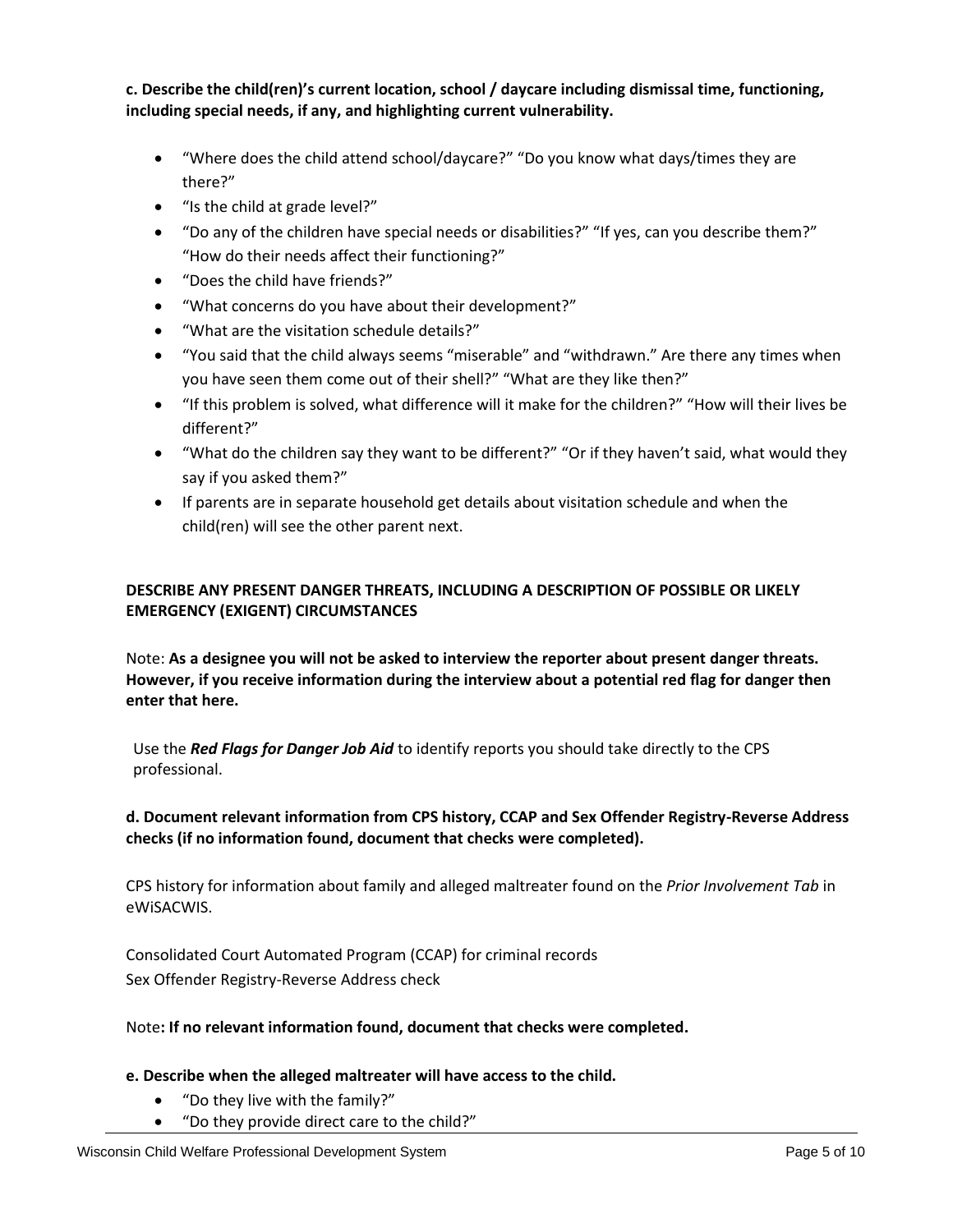• "Are there Family Court Custody arrangements?" "Do you know what they are?"

### **f. Describe any changes in circumstances that may make it difficult to fulfill CPS responsibilities.**

- May include worker safety concerns
- Information that family is homeless or transient or has plans to move

## **g. Describe present of domestic violence, if applicable, including the demonstration of power and control and entitlement within the home.**

*General*

- "Do you know if anyone else in the home besides the child has been hurt or assaulted?" "If yes, who?"
- "Have the police ever been called to the house to stop fighting among the family members?" "If yes, tell me about that."
- "Have the children said that one of their caregivers is a victim of violence or is acting violently in the home?"
- "Do family members appear to be afraid of or intimidated by the alleged maltreater?"
- "Have you witnessed an argument and sensed that it was escalating?"

If the answers to the above four questions indicate the presence of domestic violence in the home, or if it appears that a family member is violent, aggressive, or controlling, these additional questions can assist with assessing the risk of danger to family members.

- "Has the violence changed or increased over time?" "How often does it happen?"
- "Has anyone made threats to hurt or kill him/herself, another family member or pets?"
- "Do you know if there any weapons in the home?" "If yes, what kinds?" "Who had access?"
- "Has the violent parent or caregiver threatened to run off with the child(ren) or threatened to take full custody of the child(ren)?"
- "Are you aware of circumstances in which the parent/caregiver has been criticized or threatened for seeking help or community resources, such as medical, mental health, parenting assistance, childcare, legal action etc.?"
- "Has a family member stalked another family member?" "Has anyone ever taken a family member hostage?"

## **h. Describe how the family may respond to intervention by the agency, including the parental protective capacities.**

### **Family Response to Intervention:**

- "Is the family aware the report is being made?"
- "How might the family respond to a CPS professional?"
- "Do you have concerns for the CPS professional's safety?"
- "Is there another agency or resource that would do a better job than us?" "Or that the family would receive better?"
- "If no, do you know of another agency or resources that CPS can partner with to help this family?"

### **Parental Protective Capacities:**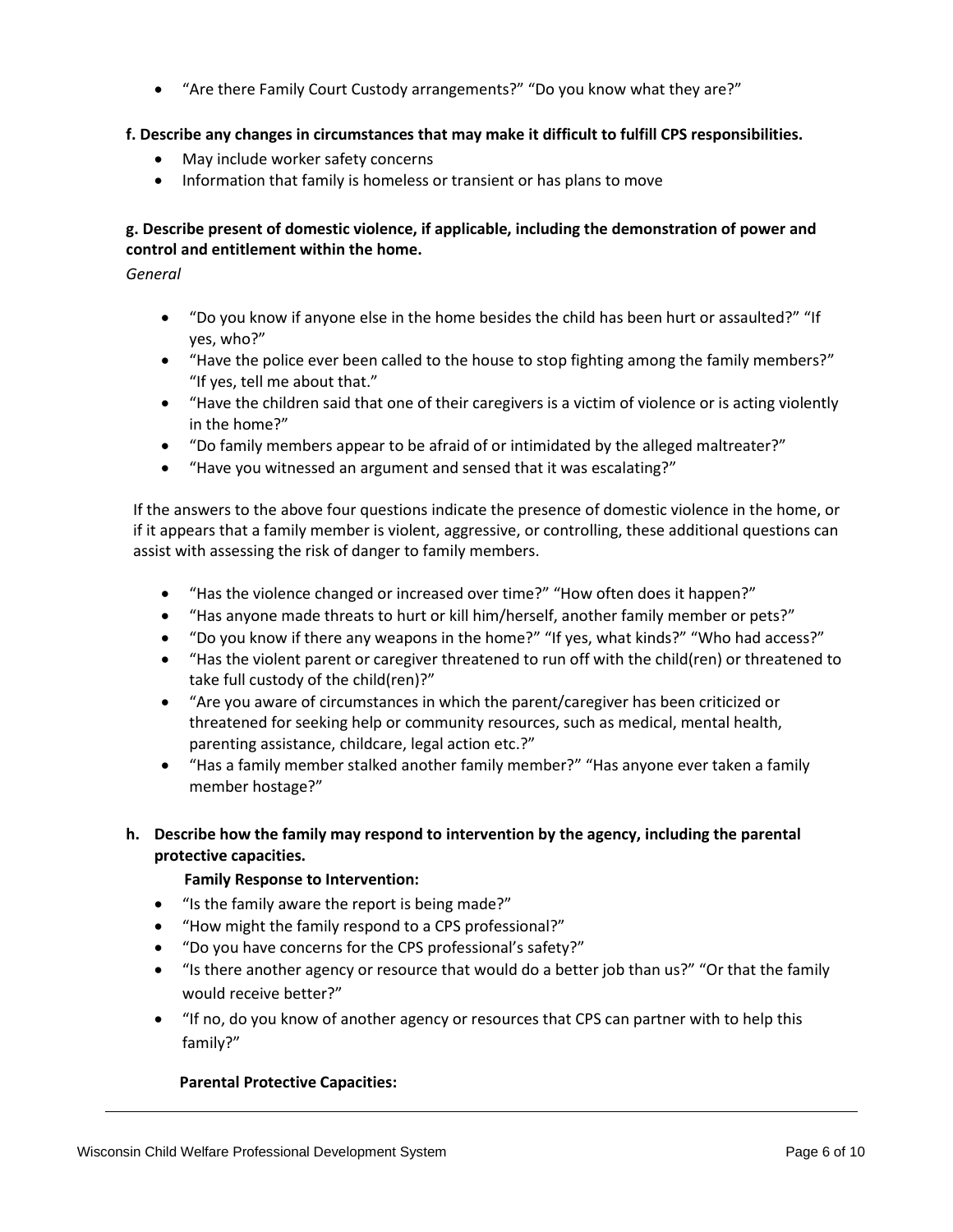• You mentioned that it is not always like this. Can you tell me what is happening when the situation is OK?" "What is different about those times?"

## *Cognitive- what the parent thinks*

• "Are the parents concerned about this problem?" "How do you know they are concerned?" "What have they already done to try and resolve it?" "What do you think they will try next?"

## *Behavioral- what the parent does*

- "It sounds like this has happened before. What have you seen the family do to sort this out in the past?"
- "What have you seen this Mom/Dad do that let you know they are protective of their child/ren and can keep them safe?"
- "Are there times when they call on other people to help solve problems?" "When do they do that?" "Who do they call on most often?"

## *Emotional- what the parent feels*

• "Are there times when the parent/caregiver is attentive and nurturing rather than what you're concerned about? Tell me more about those times." "What have you seen the parent or child do instead?" "What do you think contributed to the caregiver's ability to be protective during those times?"

## **THE FOLLOWING SECTION MUST BE COMPLETED FOR ALLEGED MALTREATMENT BY PRIMARY CAREGIVER OR PARENTAL CONTRIBUTION TO THE MALTREATMENT:**

## **i. Describe the parents or adults: current location, functioning, and parenting practices and views of child(ren).**

### *Functioning*

- "You described this Mom/Dad as 'angry' and 'abusive.' Are there times you see them be playful, sweet or nurturing to their children?" "What is different about them then?" "What type of situations are they at their best?"
- "What lets you know that Mom/Dad are doing their very best?"

## *Parenting practice/views of children*

- "If you were to imagine the parent giving advice to a new mother or father, what would they say is most important for a new parent to know about parenting?"
- "From your knowledge of the parent, how did they learn to parent?"
- "How would the parent describe their child to a new teacher?"
- "What have you seen or heard that tells you about the parent's relationship with the child?"

## **j. Describe the family functioning, strengths, and current stressors.**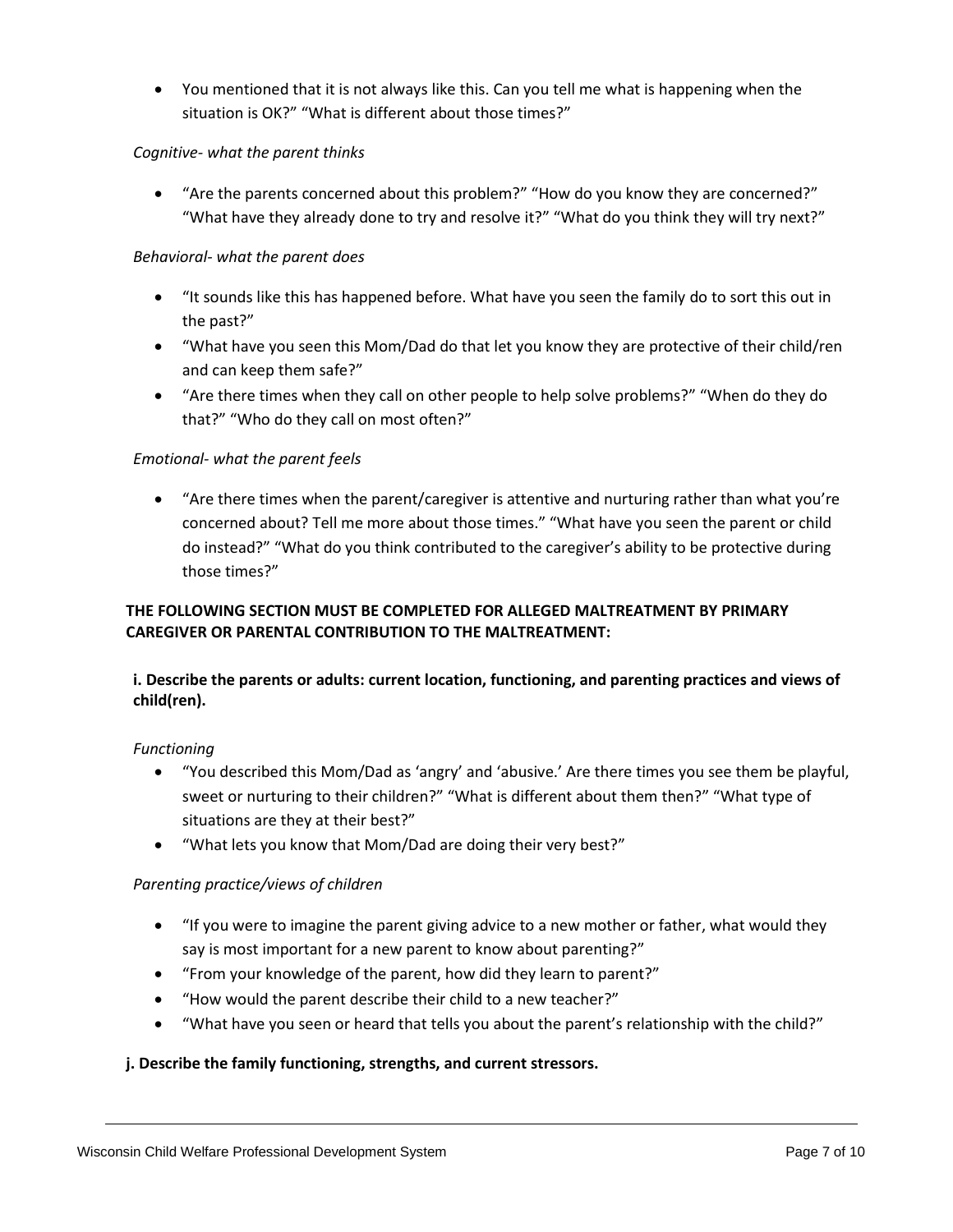#### *Family Functioning*

• *"What does a typical day look like in the family?"*

#### *Family Strengths*

- "What do you see as positive about the relationship between these parents and their children?"
- "How does this family usually solve problems?" "What have you seen them doing?"

#### *Current Stressors*

- "What do you think this family needs to do to protect their children?" "Are the parents capable of doing that?" "Do they have the resources (financial, emotional support, etc.) to make a change?"
- "Are there aspects of your relationship with the family that, in coordination with our involvement or other community services, might help to influence them for the better?"
- "What do you imagine we could do to improve this situation?"

## **DESCRIBE THE POSSIBLE OR LIKLEY IMPENDING DANGER THREATS TO CHILD SAFETY. (See Access Appendix 4).**

Note: **As a designee you will not be asked to interview the reporter about likely impending danger threats. However, if you receive information during the interview about a potential red flag for danger then enter that here.**

Use the *Red Flags for Danger Job Aid* to identify reports you should take directly to the CPS professional.

#### **k. Document the name of the alleged maltreater and relationship to child.**

• "What is the child's relationship with the alleged maltreater?"

#### **III. Agency Response**

| А. | <b>Supervisor Screening Decision</b>                            |                               |  |  |
|----|-----------------------------------------------------------------|-------------------------------|--|--|
|    | Decision                                                        | Date / Time Decision was Made |  |  |
|    |                                                                 |                               |  |  |
|    | <b>Response Time</b>                                            | Reason                        |  |  |
|    |                                                                 |                               |  |  |
|    | Explain:                                                        |                               |  |  |
| В. | No Law enforcement notified<br> Yes <br>No After hours<br>  Yes |                               |  |  |

#### **IV Signatures**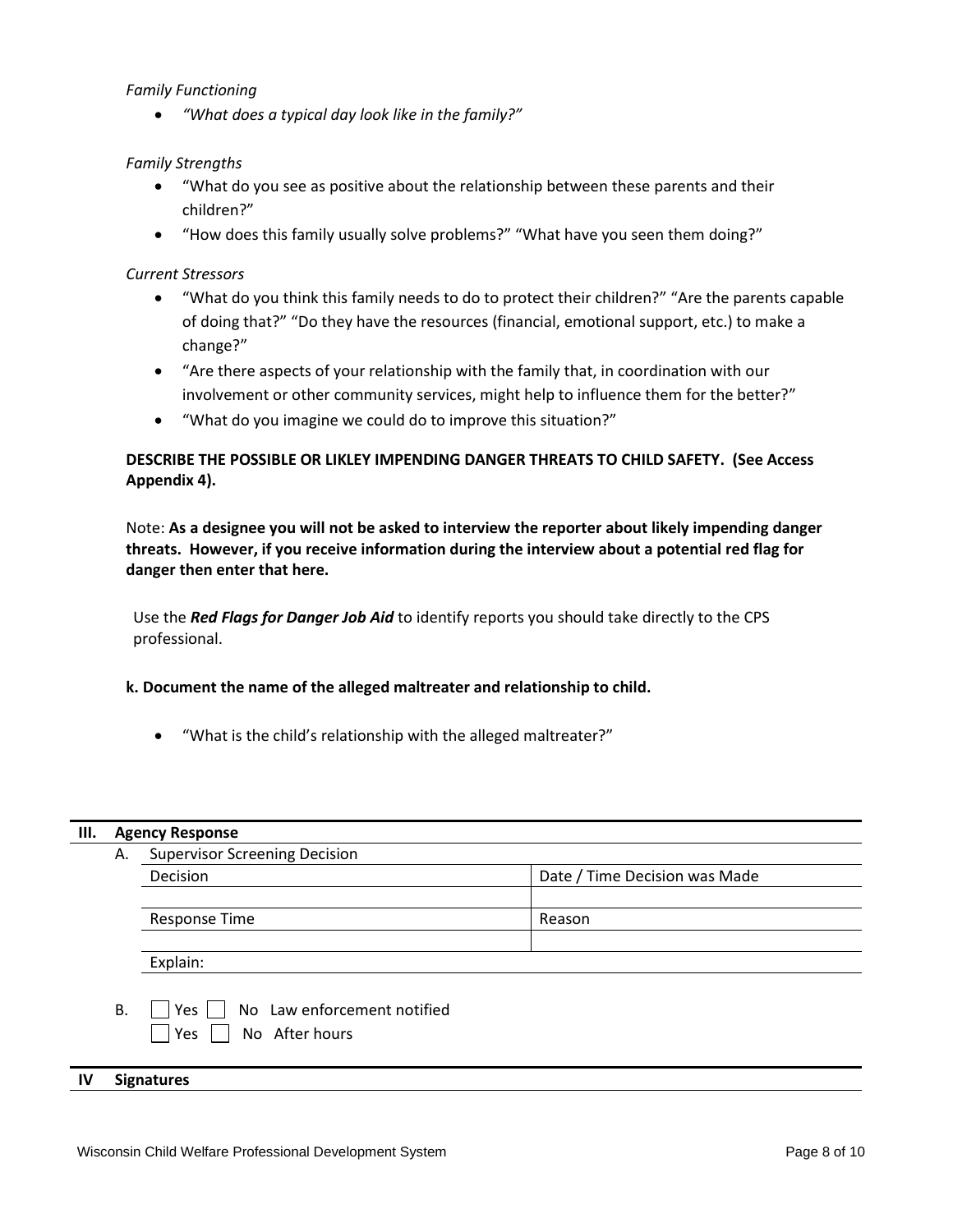**SIGNATURE** – Worker Date Signed

**SIGNATURE** – Supervisor **Date Signed**